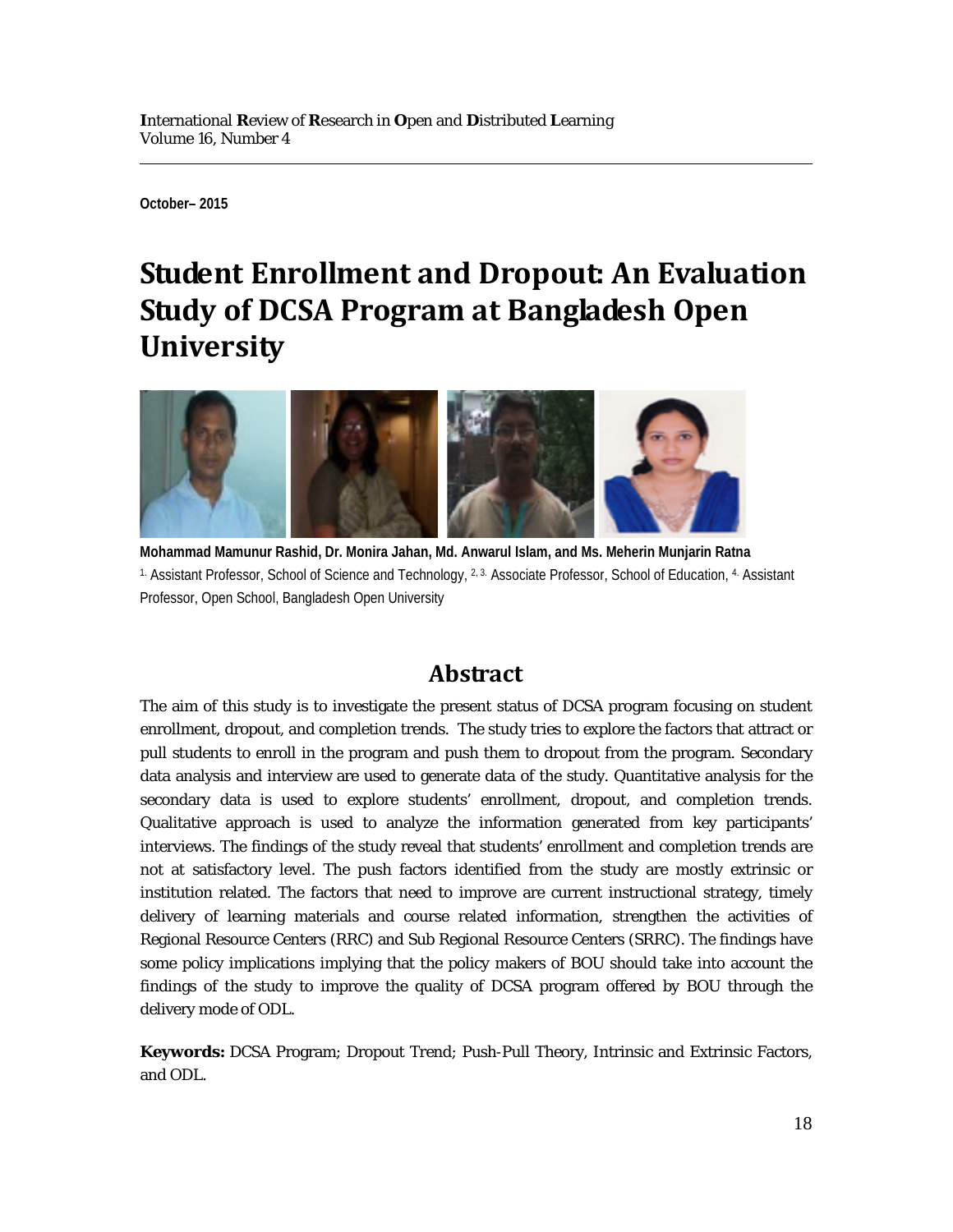# **Introduction**

The open and distance learning (ODL) is a new paradigm of education. In ODL system students are not restricted by time and space, since distance education is that kind of education, which covers the various forms of study at all levels, which are not under continuous and immediate supervision of tutors present with their students in lecture rooms on the same premises (Holmberg, 1995). The open and distance learning system has experienced a dramatic growth globally since the early 1980's. Looking at its rapid growth Bangladesh Open University (BOU) has conceived ODL as a mode of alternative education to create opportunity for education with disadvantaged groups, who are not able to continue education in the conventional system. Established in 1992, BOU carried with it the vision for a partial fulfillment of the national commitment "Education for all." BOU is the only public university in Bangladesh, of which the instructional method of delivery is ODL. At inception, BOU began its journey with the Bachelor of Education (B. Ed.) degree and gradually offered a wide range of programs, for example, a number of formal and non-formal programs from secondary to tertiary level of education in distance mode using both electronic and print media in a limited manner. To bring education to the mass door steps of the people in Bangladesh, BOU is operating its activities through 12 Regional Resource Centers (RRC), 80 Sub-Resource Centers (SRC), and 1381 Study Centers (SC) in urban and rural areas throughout the country. Currently, BOU is operating 27 formal and 19 non-formal programs through 6 different schools. Formal programs consist of certificate, diploma, degree, and masters level programs. Diploma in Computer Science Application (DCSA) is a diploma level formal program that belongs to School of Science and Technology (SST). This diploma program has been running since 1998. In the beginning, this program gained learners' attention for its flexible nature and of course, for the demand of ICT in  $21<sup>st</sup>$  century. Unfortunately, due to decreasing trends of student enrollment and course completion; and increasing trend of dropout over the years, the program has drawn the concern and attention of academics to this issue. Focusing on this point, the researchers of this study has taken an attempt to evaluate DCSA program. The main intention of this study is to explore the underlying factors of enrollment and dropout in the program and to provide some guidelines for the improvement of the program. The study designed on the basis of push and pull theory developed by Everett Lee (1966), generally known as *A Theory of Migration*. The intention of using push-pull theory is to clarify the distinction between students' motives for enrolling in the DCSA program and level of incentive that push them to dropout from the program for not fulfilling their expectations.

#### **An Overview of DCSA Program**

This section presents a brief outline about Diploma in Computer Science and Application (DCSA) program offered by BOU. Application of ICT is making rapid strides in every conceivable field of our life as the Government of Bangladesh has declared a visionary goal to establish a *digital Bangladesh* by the year 2021. From this point, any ICT related program like DCSA has an importance to contribute in making *digital Bangladesh*. Basically, the DCSA program is slotted into three semesters, where each semester consists of six months. The core objectives of this

This work is licensed under [a Creative Commons Attribution 4.0 International License.](http://creativecommons.org/licenses/by/4.0/)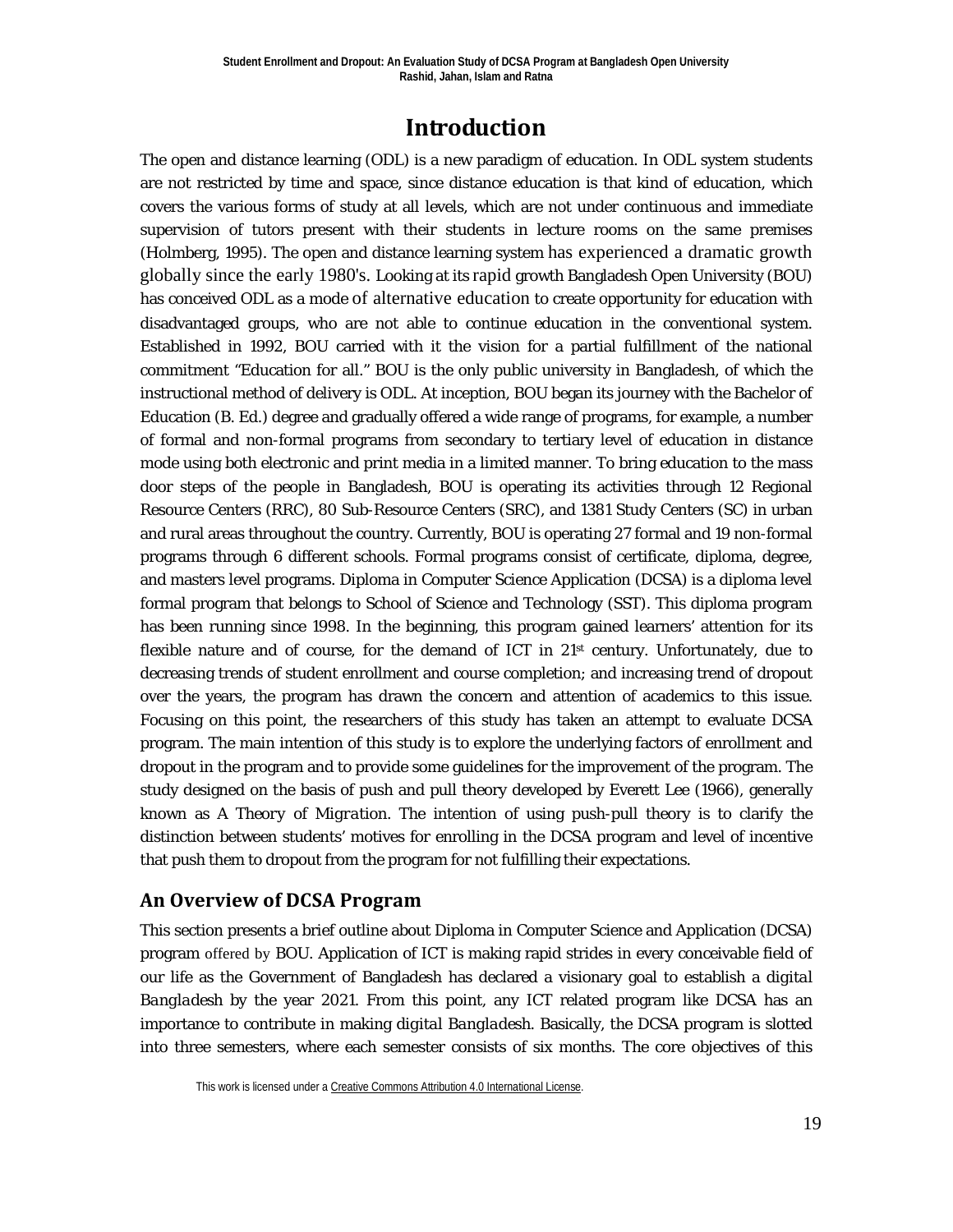program are: (i) to provide technical education to those groups of people, who have missed out the opportunity of formal education (i.e. working persons, people living in rural or remote areas, housewives and the disadvantaged); (ii) to upgrade technical skills; (iii) to spread the latest technologies related to the field of Information and Communication Technology (ICT); and (iv) to produce expert IT professionals to meet the recent increasing demand in the field of computer science. In order to complete the DCSA program, students must have to complete 33 credits course, in which one-credit contains approximately 15 hours of learning activities that include textbooks, audio-visual supports, laboratory works and summative evaluation. Moreover, submission of a project paper is essential for all students as part of the requirement for successful completion of this diploma program. As a whole, to complete the program a student needs a minimum of one year and six months (3 semesters) to a maximum of 5 years.

### **Instructional Strategy of the Program**

Instructional method of ODL system notably differs from the conventional education system. In the conventional education system, students learn in an on-campus environment, where teachers deliver lectures in line with regular class schedules in a face-to-face situation. Students are being monitored closely by their institution and it is mandatory for the students to attend classes regularly. Learners can enjoy frequent face-to-face contact with teachers in the conventional system but students have to complete their courses in a specific time period. On the other hand, in ODL system, there are no such regular class activities rather students have the opportunity to continue their study at any time, study in isolation, and communicate with instructors and classmates through asynchronous tools (Al-Fahad, 2009). The main education delivery tool of the BOU is the printed text book, generally known as module, is prescribed by the different schools of BOU. In addition to module, BOU also provides technology-based support to the students, such as- study related television and radio programs and weekly face- to-face tutorials. The radio and television programs are produced from the University Media Centre and transmitted by the national broadcasting and telecasting centre. Bangladesh Television (BTV) and Radio Bangladesh have allotted broadcasting time to the BOU programs with 20 minutes for television program and one hour for radio program. The TV and radio transmission slots are allotted for six days in a week. Face-to-face contact sessions or tutorials are usually held on each alternative Friday, i.e. twice in a month sessions in the selected study centers (SC) of the BOU**.** It is expected that in near future, the BOU students will have the access to the facilities of ICT-based Interactive Virtual Class Room (IVCR), Tele-conferencing, e-mail and Internet.

### **Objective of the Study**

The objectives of the present study are:

- to investigate the current status of the DCSA program in term of enrollment, dropout and completion rates;
- to identify the pull factors that attract students to enroll in DCSA program;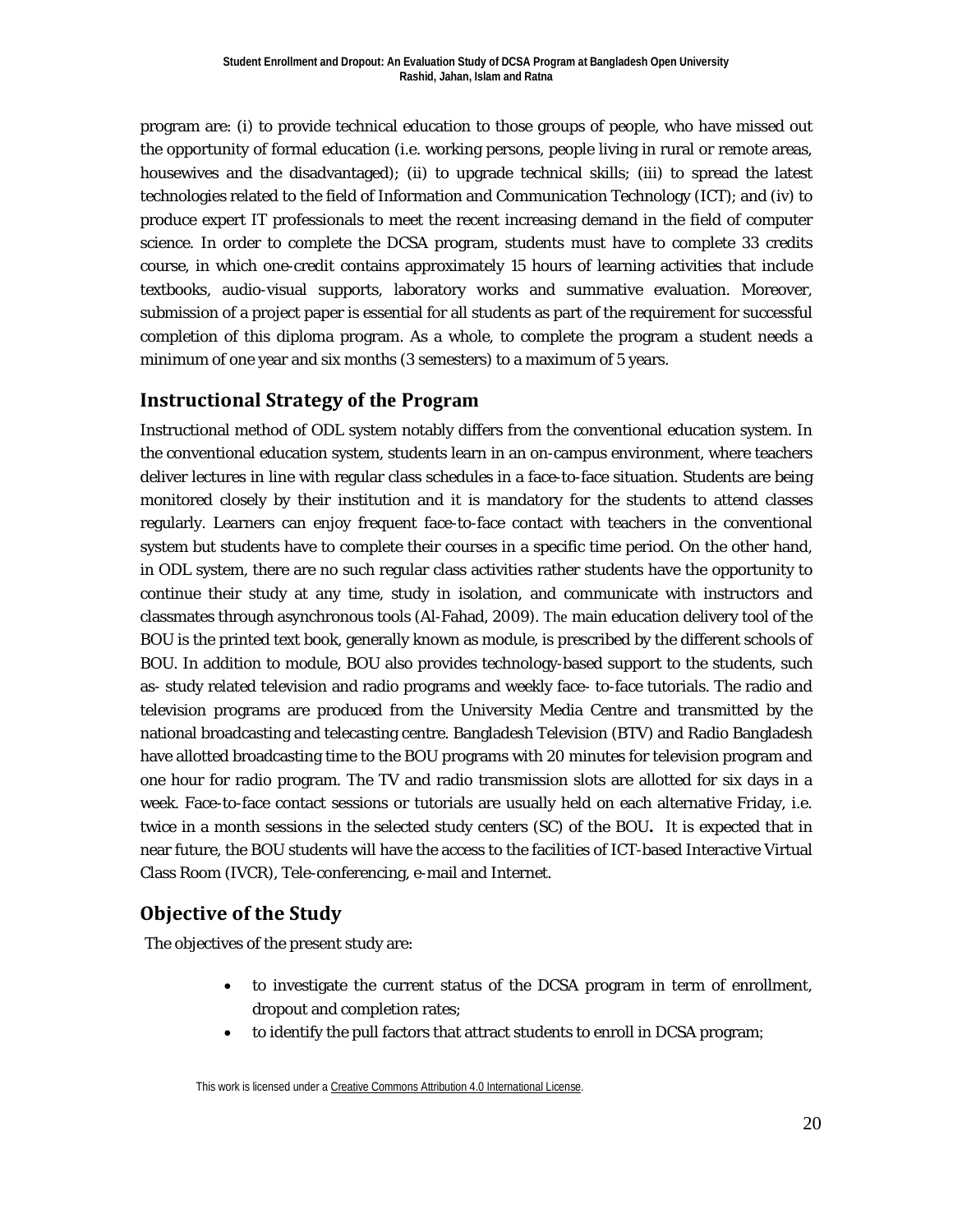- to explore the push factors, i.e. (i) intrinsic and (ii) extrinsic, which are responsible for student dropout from the program; and
- to identify the areas of improvement to increase the effectiveness of DCSA program.

# **Research Methodology**

#### **Research Design**

The nature of this study is evaluative and descriptive. To conduct the study information was generated from two sources, i.e. primary and secondary. Quantitative and qualitative research approaches were used in this study to generate research information. The main reason for using both research approaches is to gain a broader and more credible understanding of the facts of the investigation. Secondary data was used to identify students' enrollment, dropout and completion trends. In-depth interview schedules were used to generate primary data from the key respondents.

### **Sample and Sampling Technique**

The students of DCSA program constituted the main sample of this study. The sample of the study was selected using simple random sampling from three different RRC's, i.e. Dhaka, Rajshahi and Chittagong out of 12. There are 8 (eight) active study centers (SC) for DCSA programs located in Dhaka (3), Chittagong (2), Rajshahi (1), Khulna (1) and Jassore (1). Six study centers (3 from Dhaka, 2 from Chittagong and 1 from Rajshahi) from three RRCs were purposively selected for the current study. In total, 90 students were selected from six tutorial centers from the selected RRCs and 15 students  $(15 * 6 = 90)$  from each study center participated in the study. It is important to note that 30% students in the sample were irregular students and the remaining 70% were regular students, who had no study beak in their study tenure. Two categories of students were not considered in this study, such as newly admitted and dropout students. New students were excluded from this study due to their trivial knowledge and experience about ODL system. On the other hand, due to some practical reasons, dropout students were not included. Firstly, it was indeed a hard job for the researchers to reach the dropout students. Secondly, time and cost were also a big issue for the researchers.

### **Data Collection and Analysis Procedures**

The researcher collected data from the research sample by visiting tutorial centers located in Dhaka, Rajshahi, and Chittagong divisions. The in-depth interview schedules were arranged with DCSA students after getting their consents. The question developed for interview was open to the participants. We used open questions for interview to derive broader and more credible information related to DCSA program. There were 10 students in one interview group, thus, 12 interview sessions were scheduled for 90 students. Two interview schedules for 15 students were conducted in each of the SCs. In one interview session seven students participated and the

This work is licensed under [a Creative Commons Attribution 4.0 International License.](http://creativecommons.org/licenses/by/4.0/)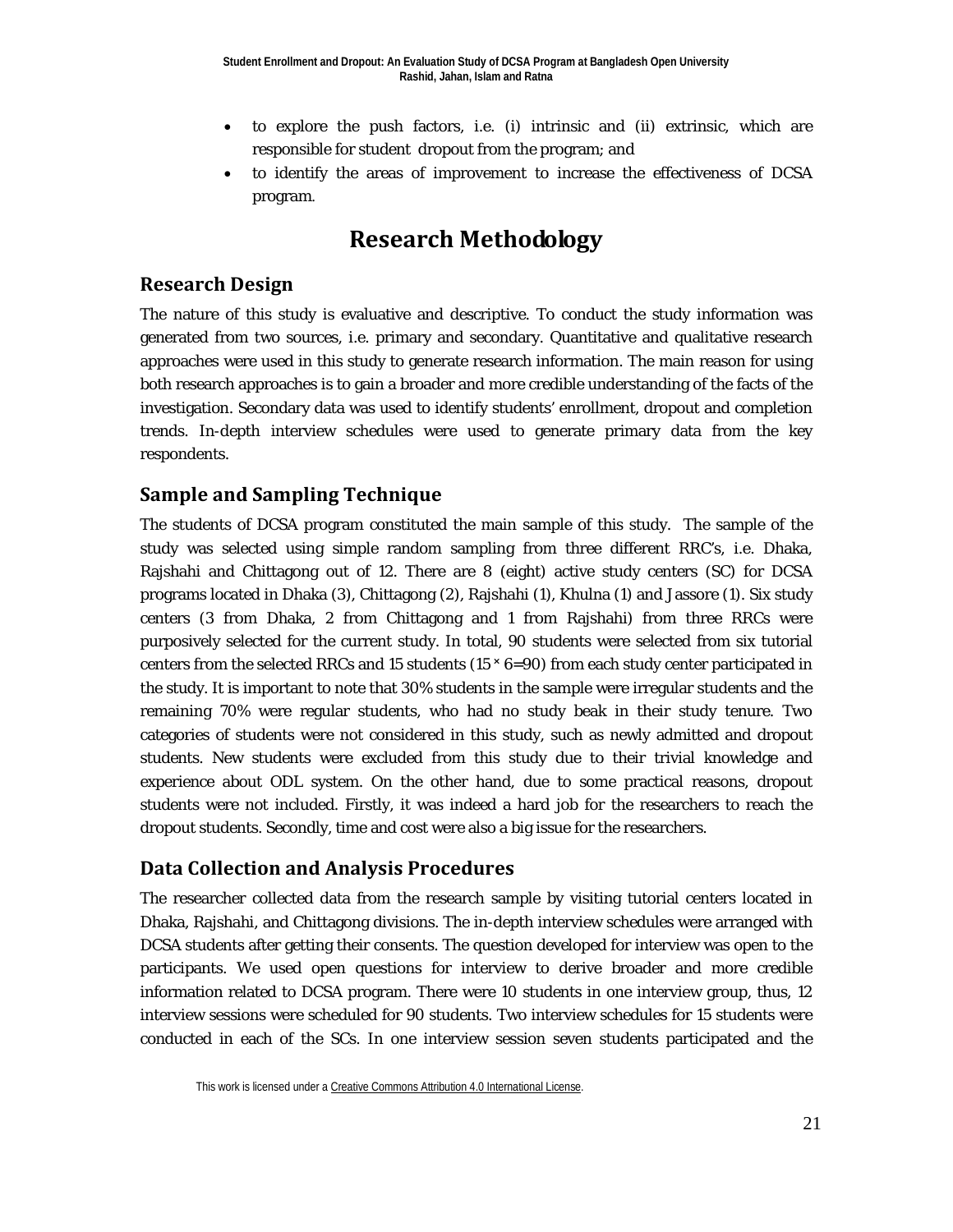remainder of the students (i.e. eight students) participated in a second interview session. Thus, two interview sessions were conducted simultaneously in each SC. Some open ended questions were developed for the interview schedules and a pilot was conducted to justify the validity of the interview questionnaire. After finalizing the questionnaire, students were interviewed to collect their opinions about DCSA program focusing on the reasons for choosing the program, reasons of dropout, quality of student support services and areas of improvement for effectiveness of the program. Ethical issues were considered strictly to ensure the students privacy and the students had the right to withdraw themselves from the study at any point of the study.

There was both quantitative and qualitative data in this study. The nature of secondary data was quantitative. As part of secondary data, students' enrollment data prepared in 2013 by the students support services (SSS) division and examination division of the BOU, was collected to explore students' enrollment, dropout and completion trends. There were about 6,471 students enrolled in DCSA program up to 2013 academic year. Among them 1,687 students were successfully awarded their diploma in Computer Science from 1998 to 2013.

Data was analyzed using Statistical Package of Social Sciences (SPSS) and Excel. Excel was used to produce graphical presentation. Simple frequency counting along with percentages was computed using SPSS software. To analyze the qualitative data collected from the interview schedules, only participants' opinion about DCSA program were presented in words.

# **Research Findings**

Data was analyzed to find out the trends of student enrolment, dropout and completion rates, quality of student support service, and to identify the factors that are accountable for students' enrollment in the program and dropout from the program. The key findings of the study are presented in the following sections.

## **Student Enrollment, Dropout, and Completion Trends**

Figure 1 shows the student enrollment trend for the DCSA program. The findings indicate that the enrollment trend is quite steady between years 1998 to 2001 (72.3% to 55.9%), whereas the enrollment figure dramatically falls from year 2001 to 2008 (33.3% to 37.3%). The trend noticeably increased in year 2009 and 2010 (58.5% to 53.8%) albeit the trend decreased again from the year 2011 and onwards. The fluctuating trend in student enrollment, particularly between years 2001 to 2008 and 2011 onward, might raise question about the program effectiveness. In favor of this point, it can be said that SST (School of Science and Technology) confronted some technical problems to run the program effectively during this period, which might cause this attenuation in student enrollment. However, the concern school is continuously trying to overcome the program related problems and students are again showing their interest to enroll in this program.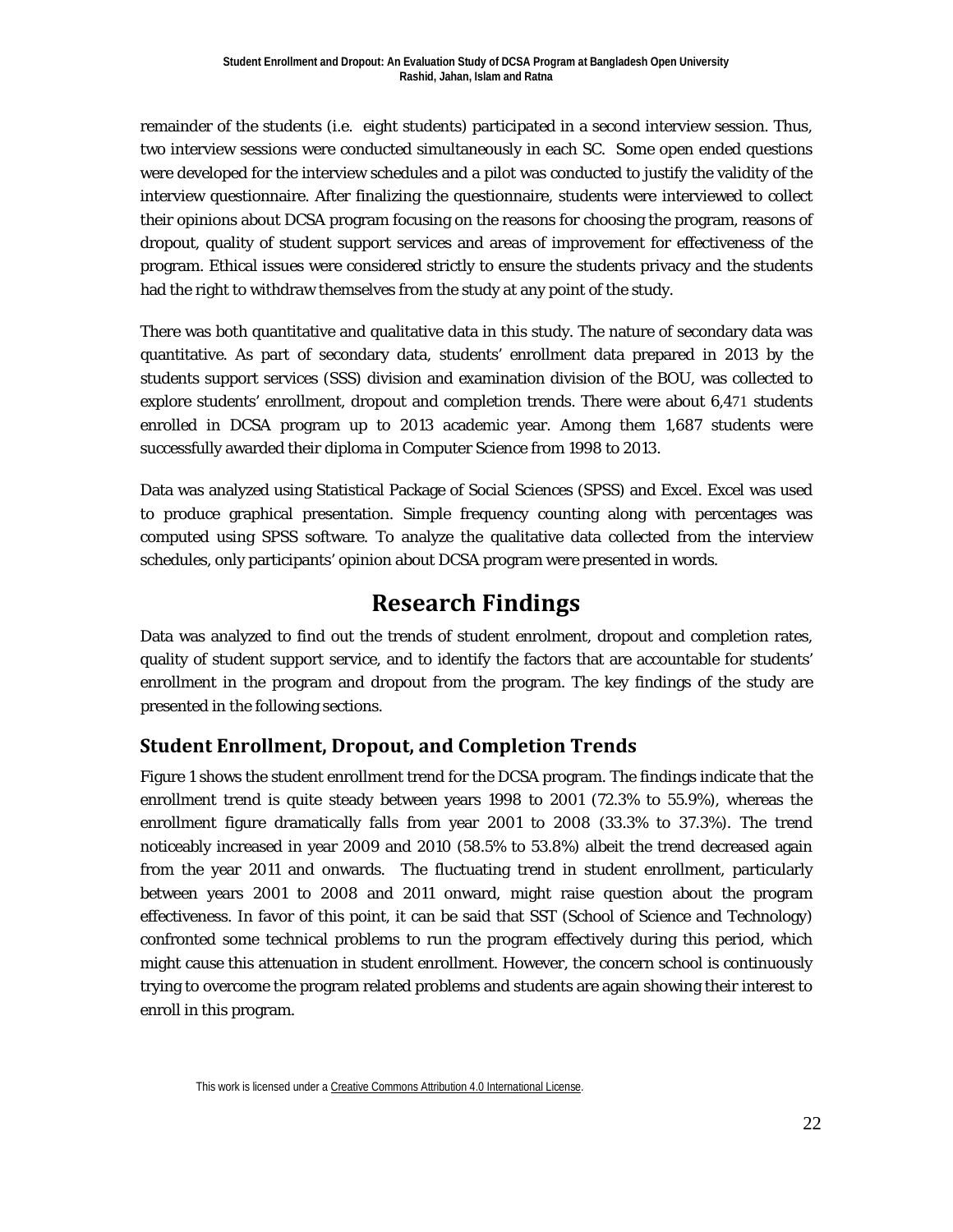

*Figure 1:* Student enrollment trend of DCSA program *[Source: Secondary data from SSS division, BOU, March 2014]*

Looking at student admission and registration patterns over the last fourteen years presented in Table 1, it is seen that, on average, only 59.30% students enrolled for the second semester of their study and student enrollment for third semester was on average 38.03%. In each year, almost 20% to 40% of students' dropout from the program across the semesters and the retention rate is very poor over the years. In fact, in the ODL system, it is hard to use the term "dropout" like conventional system. Registration process of the students is more flexible in lifelong education system or in ODL system than conventional education system, The term "not registered", in the subsequent semesters, is more meaningful for ODL students rather than dropout. So, we can opine from the findings of Table 1 that a large number of students dropout (or do not register) for the full length of the program, which is undoubtedly alarming for effectiveness of DCSA program.

Table 1

|      | <b>Admission trend</b> |              |              |                         |
|------|------------------------|--------------|--------------|-------------------------|
| Year | 1st semester           | 2nd Semester | 3rd Semester | <b>Completion trend</b> |
|      |                        | (%)          | $(\%)$       |                         |
| 1998 | 723                    | 292 (40.39)  | 176 (24.34)  | 10.93%                  |
| 1999 | 625                    | 339 (54.44)  | 165(26.4)    | 13.12%                  |
| 2000 | 755                    | 532 (70.46)  | 246 (32.58)  | 24.37%                  |
| 2001 | 559                    | 269 (48.12)  | 245 (32.45)  | 23.61%                  |
| 2002 | 333                    | 161 (48.34)  | 111 (33.33)  | 22.22%                  |

*Admission and Registration Pattern of DCSA students*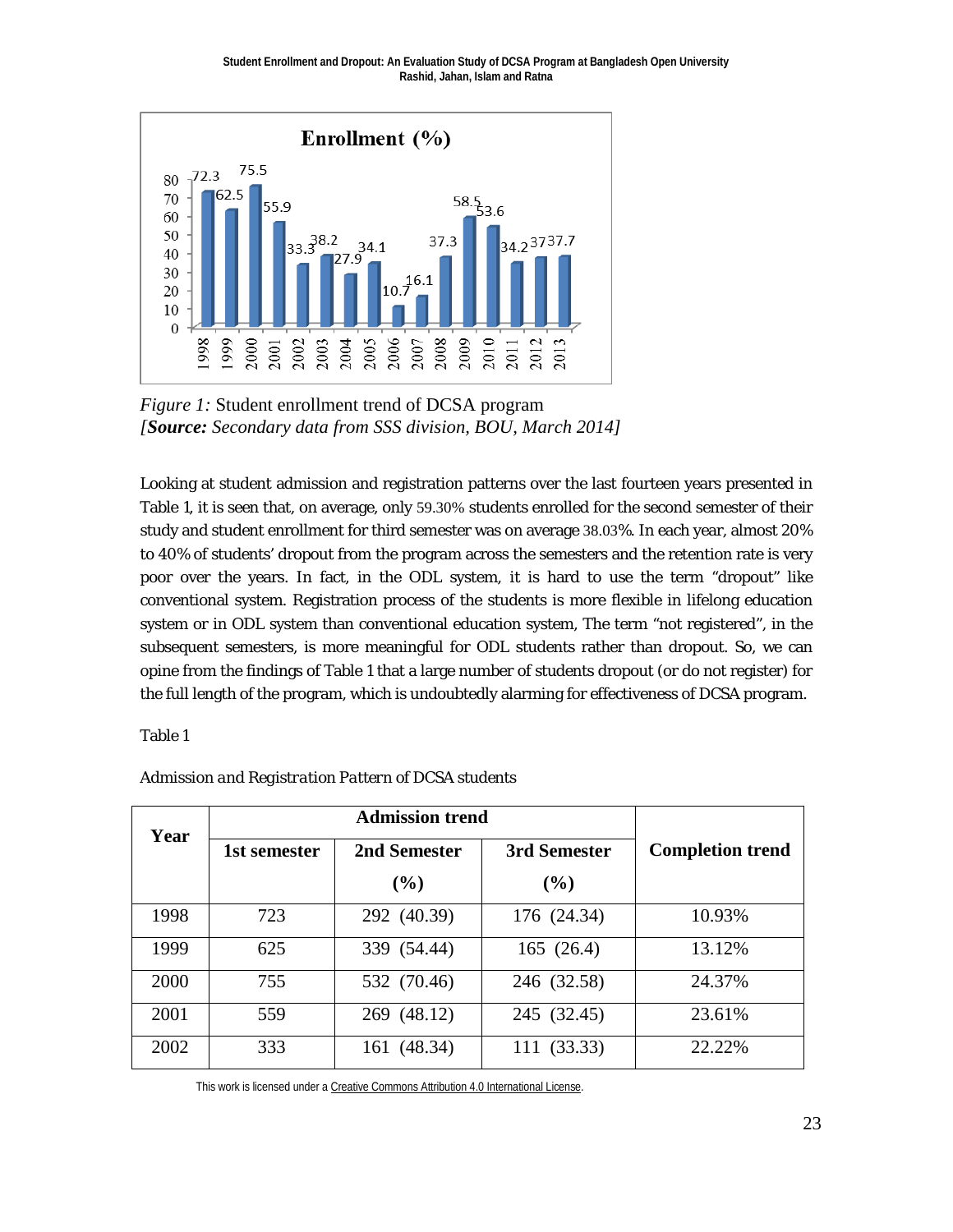**Student Enrollment and Dropout: An Evaluation Study of DCSA Program at Bangladesh Open University Rashid, Jahan, Islam and Ratna**

| 2003 | 382           | 215 (56.28)   | 156 (40.84)   | 28.01%         |
|------|---------------|---------------|---------------|----------------|
| 2004 | 279           | 158 (56.63)   | 137 (49.10)   | 32.97%         |
| 2005 | 341           | 156 (45.74)   | 101(29.61)    | 25.22%         |
| 2006 | 107           | 87 (81.31)    | 76 (71.03)    | 45.79%         |
| 2007 | 161           | 112 (69.56)   | 84<br>(52.17) | 40.37%         |
| 2008 | 373           | 230 (61.66)   | 194 (52.01)   | 35.92%         |
| 2009 | 585           | 362 (61.88)   | 254 (43.42)   | 27.52%         |
| 2010 | 536           | 359 (66.98)   | 294 (54.85)   | 33.58%         |
| 2011 | 342           | 258 (75.44)   | 193 (56.43)   | 35.67%         |
| 2012 | 370           | 276 (74.59)   | 172 (46.47)   |                |
| 2013 | 377           | 255 (67.63)   |               |                |
|      | Total= $6848$ | 4061 (59.30%) | 2604 (38.03%) | Average=26.19% |

*[Source: Secondary data from SSS division, BOU, March 2014]*

Although the growing enrollment trend over the years (as shown in Figure 1) reveals that the program was well received by the students' but the survival rate was very low as presented in Figure 2. For example, only 1,687 (24.63%) students out of 6,848, enrolled in DCSA program between the years 1998 and 2013, successfully completed their study and were awarded the diploma in DCSA. In the year 1998, 723 students were admitted into semester 1 and among them, only 292 and 176 students registered in the  $2<sup>nd</sup>$  and  $3<sup>rd</sup>$  semesters respectively. That is, approximately 24% percent of students managed to reach their third semester, resulting in 10.93% students successfully completed the diploma. Table 1 clearly indicates that the student completion rate for the DCSA program is less than 50%.

To evaluate the program effectiveness, student enrollment, drop-out and completion trends are compared in Figure 2. The dual curve of the graph in Figure 2 indicates that the flow of enrollment was considerably higher between the years 2002 and 2007. After the slow growth of the program, students' enrollment and completion rates increased again from year 2008 albeit the dropout rate is still unsatisfactory. However, it is clear from Figure 2 that students' dropout trend (more specifically not registered) is noticeably increased over the years and the completion rate is not at a satisfactory level, which might raise question about the existence and effectiveness of the program.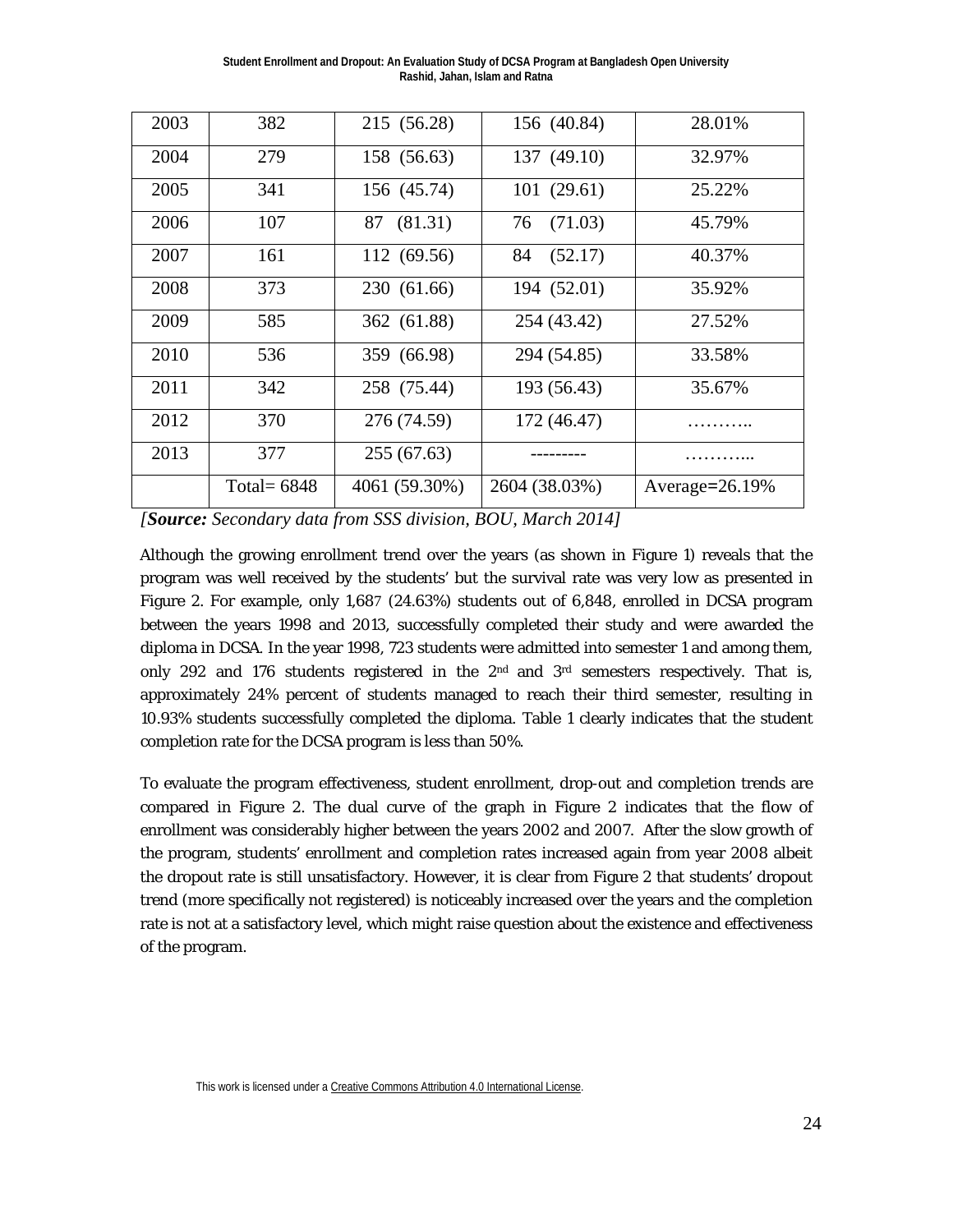

*Figure* 2:Enrollment, Dropout and Completion trends of DCSA Program

*[Source: Secondary data from SSS and Examination divisions, BOU, March 2014]*

### **Pull Factors that Attract Students to enroll in DCSA Program**

The study also explores the pull factors that attract students to enroll in the DCSA program delivered through the ODL system. The factors identified from the students' interviews are:

- The flexible nature of the ODL system in regards to time and place; instructional approach and resources; open entry or easy entry requirements; pace and collaboration; choice of learning style; and choices in content and assessment (Collis, Vingerhoets, & Moonen,1997; Ling, Arger, Smallwood, Toomey, Kirkpatrick, & Barnard, 2001 cited in Palmer, Holt and Farley, 2010).
- It is possible to continue their study and works simultaneously.
- This second chance to education creates an opportunity for further study.
- Students choose this program to achieve an ICT-based diploma in addition to their previous degree, which is not related to ICT. They need this course to compete with the job market and develop their professional skill.

### **Push Factors that Cause Student Dropout**

It is evident that current facilities of the BOU study centers are less flexible and inadequate for effective teaching at a distance, which is particularly true for technical and science courses, such as- DCSA (Islam, Rahman & Rahman, 2006). Further, there are some predicament in providing effective student support services (SSS) and coordination among BOU faculties, students, the Regional Resource Center (RRC), the sub-regional center (SRC), the study center, and the BOU main campus. For these reasons, a huge number of students cannot continue their studies and ultimately dropout from the course*.* Focusing on this point, this study has tried to explore the push factors that create barriers for students completing courses. Two different push factors, i.e. intrinsic and extrinsic, are distinguished from the study (Figure 3), which shows that the

This work is licensed under [a Creative Commons Attribution 4.0 International License.](http://creativecommons.org/licenses/by/4.0/)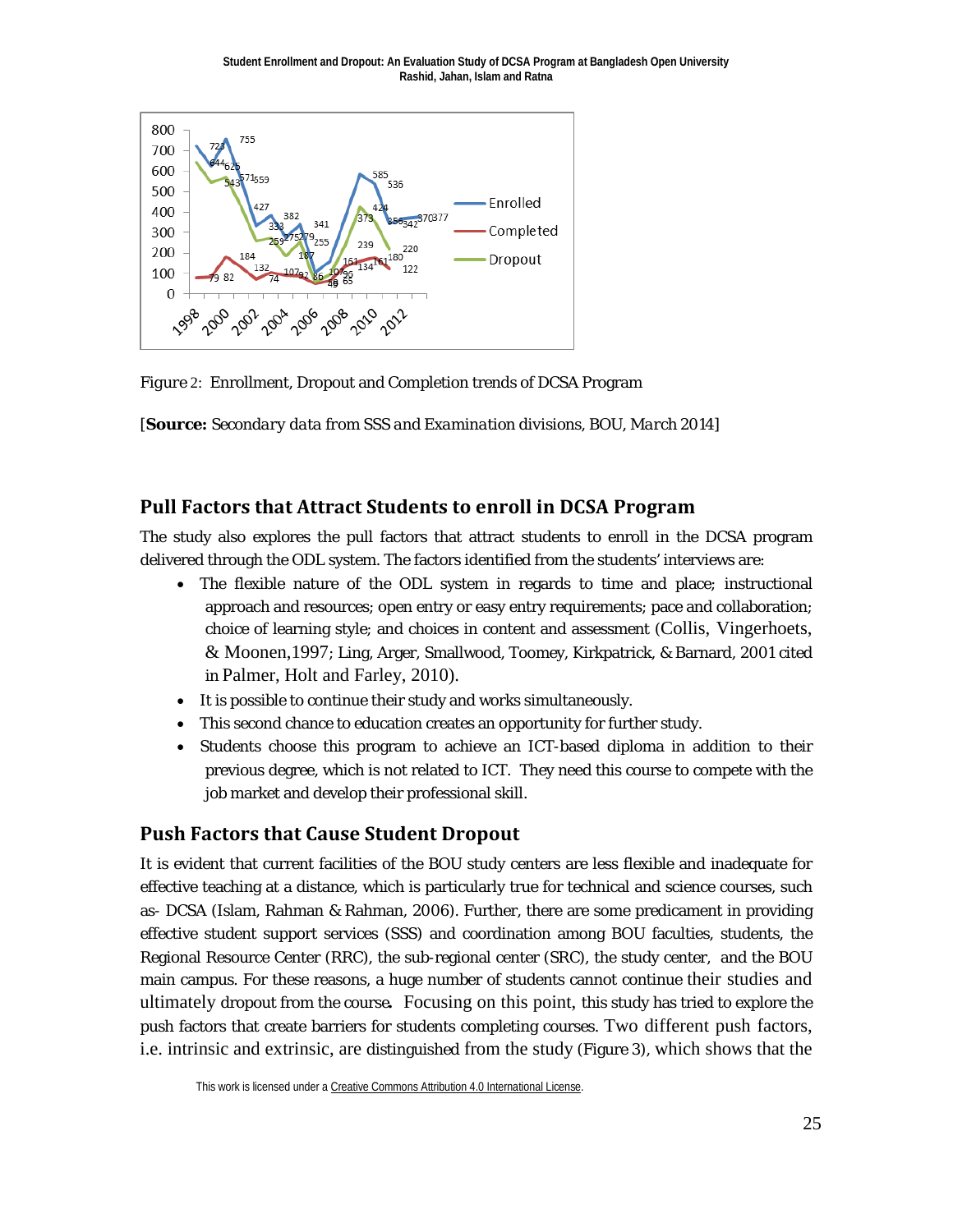students believe these factors are responsible for students' dropping out. Findings derived from this study regarding reasons of dropping out are in line with the findings of other researchers (Bean & Metzner, 1985; Tinto, 1993; Kember, 1989; Vergidis & Panagiotakopoulos, 2002; Packham, Jones, Miller & Thomas, 2004; Willging & Johnson, 2004, Pierrakeas, Xenos, Panagiotakopoulos, and Vergidis 2004; Park, 2007). The intrinsic factors identified from the study are related to students' personal reasons. On the other hand, extrinsic factors are mostly institution related. The intrinsic and extrinsic factors identified from the study are described in the subsequent paragraphs.



*Figure 3:* Push factors accountable for student dropout from the course.

#### **Intrinsic Factors**

#### **Personal reasons.**

- $\Box$  Personal work load is one of the main reasons of student dropout. Most of the ODL students are involved in service or engaged in other income generating activities or other conventional academic programs. So, it is difficult to manage adequate free time for self-reading at home and attending tutorial sessions.
- $\Box$  For some students financial constraint is considered as a barrier to continue three semesters of the course.
- Examination related factors, such as-failure in examination, attend in examination and re-sit examination, also push the students out from the course.
- $\Box$  One of the major reasons is students' inability to understand the course materials, which is mainly due to their low academic capability, language deficiency or content suitability.
- Other factors are: (i) distance between students' residence and tutorial center, (ii) health problem, (iii) death of a family member, (iv) separation or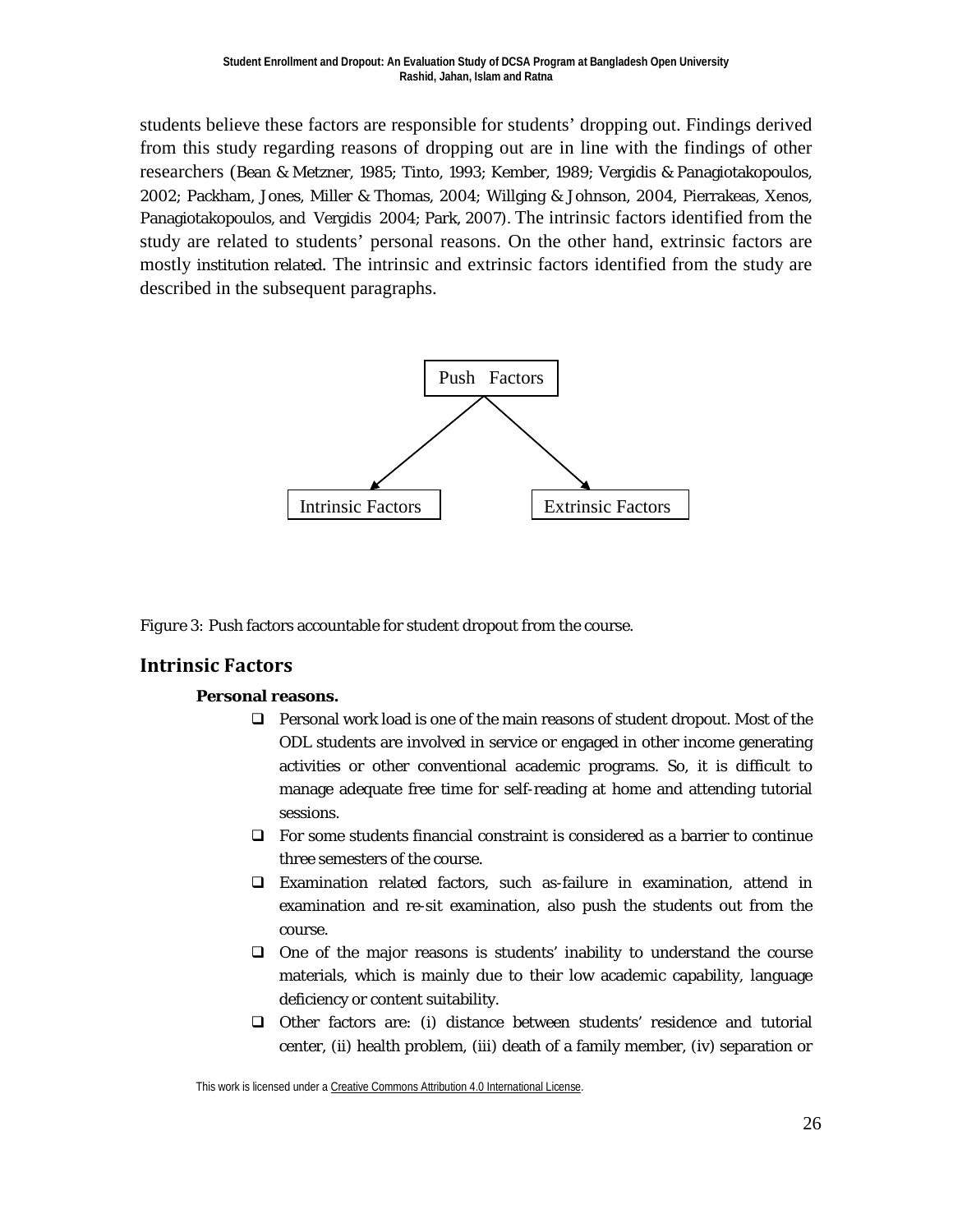divorce and (v) problems particularly related to female students are marriage, pregnancy, childbirth and maintaining family.

#### **Extrinsic Factors**

**Student support service related reasons.** This study attempted to discover the students' views regarding the students support services. About three quarters of the students (75%) reveal that student support service (SSS) of the BOU is very poor and similar evidence was found from study of Sultana, Jahan and Numan (2011). The students in the sample identified the following areas that cause the hindrance for effective operation of a skill development program like DCSA.

- $\Box$  Insufficient academic support from the study center (SC).
- $\Box$  Lack of assistance, cooperation, responsiveness, motivation from the tutors, study center, regional resource center (RRC), head office, and other supporting staff.
- $\Box$  Inadequate number and duration of tutorial and practical classes.
- $\Box$  Less interaction between the BOU faculties and students.
- $\Box$  Distance of the study center. A good number of students (75%) states that the SC (Study Center) is too far from their residence to continue the study.

In order to improve the quality of Student Support Service (SSS), the authority of BOU should take appropriate initiatives to solve the above problems.

#### **Program related reasons.**

- □ Difficulty in learning science through ODL mode.
- $\Box$  Insufficient learning materials, facilities and not getting information in right time.
- $\Box$  Language (English) barrier of the students. Please note that the prescribed modules for the DCSA program are written in English. It is a common belief that the students of BOU are not academically sound and so are vulnerable. Basically, their previous mode of study and instruction was in Bengali, whereas the modules written in English create a barrier for the students to understand their study materials. As a result, they dropout from their course.
- $\Box$  Delay in publishing' examination result and delivering study materials.
- $\Box$  Lack of proper recognition for job opportunities. Sometimes academic qualification they earned from the BOU is not accepted by the other organizations.
- $\Box$  The program cannot fulfill the students' expectation. There might be several other causes, which can create barriers in student enrollment and completion of the course.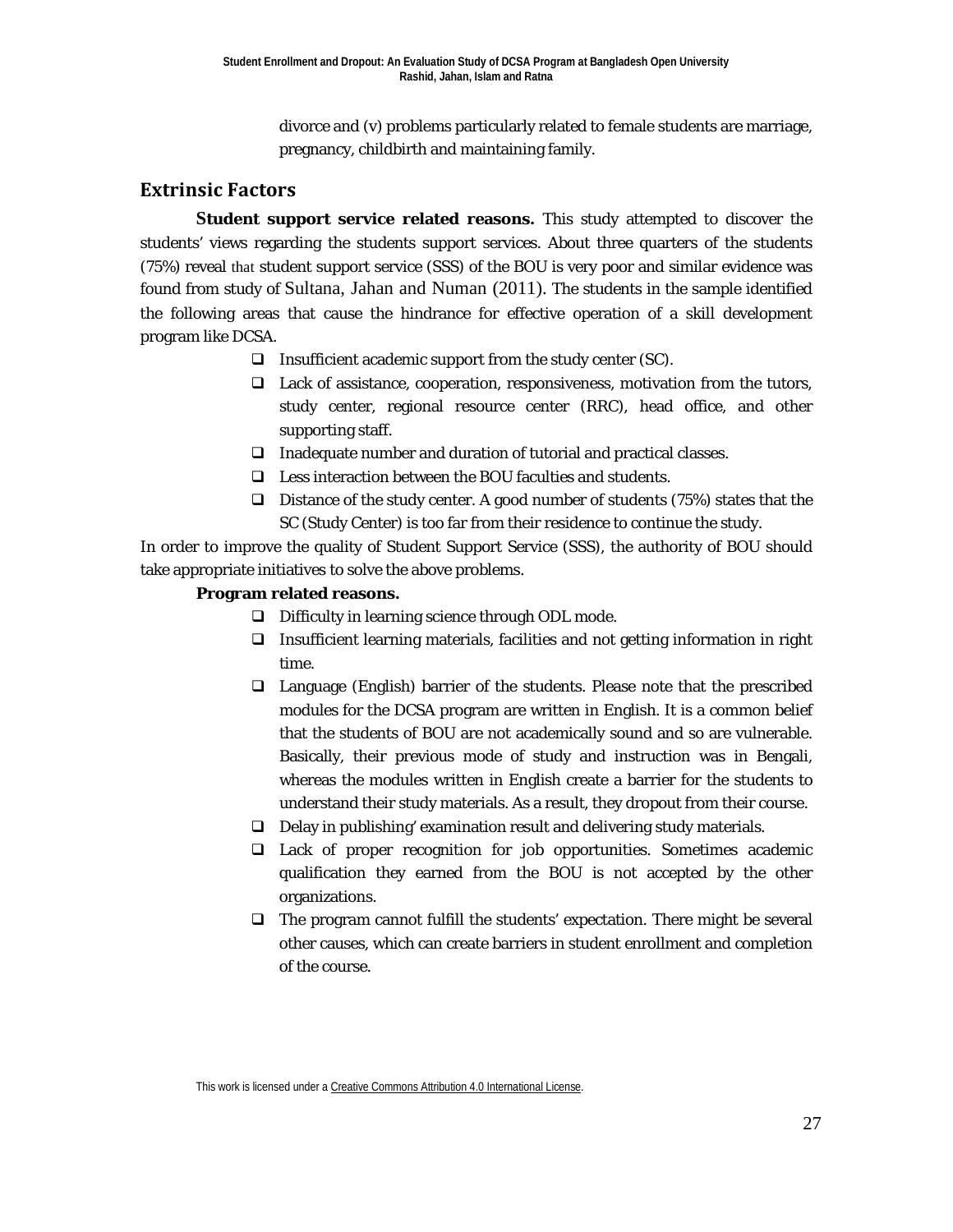### **Areas of Improvement of the Program**

Students in the sample were asked to provide their opinions about how and where BOU authority should pay attention to improve the program effectiveness. Areas of improvement identified from their opinions are given below:

- Increase number of laboratory and tutorial classes;
- Provide up-to-date syllabus of DCSA program;
- Ensure timely delivery of study materials, maintaining tutorial class schedules properly, and conducting examination and publishing result in a timely manner;
- Create effective communication between faculty and students; and
- Maintain strong co-ordination among the BOU main campus, RRC, SRC and SC.

# **Policy Recommendations**

It was discovered from the findings that the main reasons for student dropouts from the course were: (i) failure to balance their academic workload with their employment commitments and (ii) lack of supports from BOU in term of program management, such as-(a) provide sufficient amount of time for conducting and publishing examination result, and delivery of learning materials , (b) insufficient academic support from study center (SC), (c) duration and inadequate number of tutorial and practical sessions, (d) inadequate facilities for practical sessions and(e) lack of interaction among BOU faculties, tutors, and students. The findings of this study have some policy implications. The following recommendations can be considered to foster the effectiveness of the DCSA program and to maintain quality education:

- $\Box$  Strong and cooperative student-support services are an important pre-requisite for improving completion rate and reducing dropout rate.
- $\Box$  Program materials and other related information should be delivered to the student at the beginning of the program.
- $\Box$  Laboratory facilities, number and duration of practical classes, and tutorial sessions should be increased to fulfill students' needs and provide quality education. At the same time, BOU authority should think to establish its own laboratories either in the BOU main campus or in the RRC's for practical classes.
- Direct interaction between BOU faculties and students are imperative. To increase interaction between faculties and students, following initiatives can be introduced: facilities of ICT-based Interactive Virtual Class Room (IVCR), Tele-conferencing, email, web-based lecture and discussion panel for the students.
- $\Box$  Select quality institutions as study centers and appoint skilled teachers as tutors, who can motivate students' and also prepare them properly for their semester-end examination.
- There should be a strong coordination between BOU academics, tutors and administrative staff at the main campus, RRC and LC levels.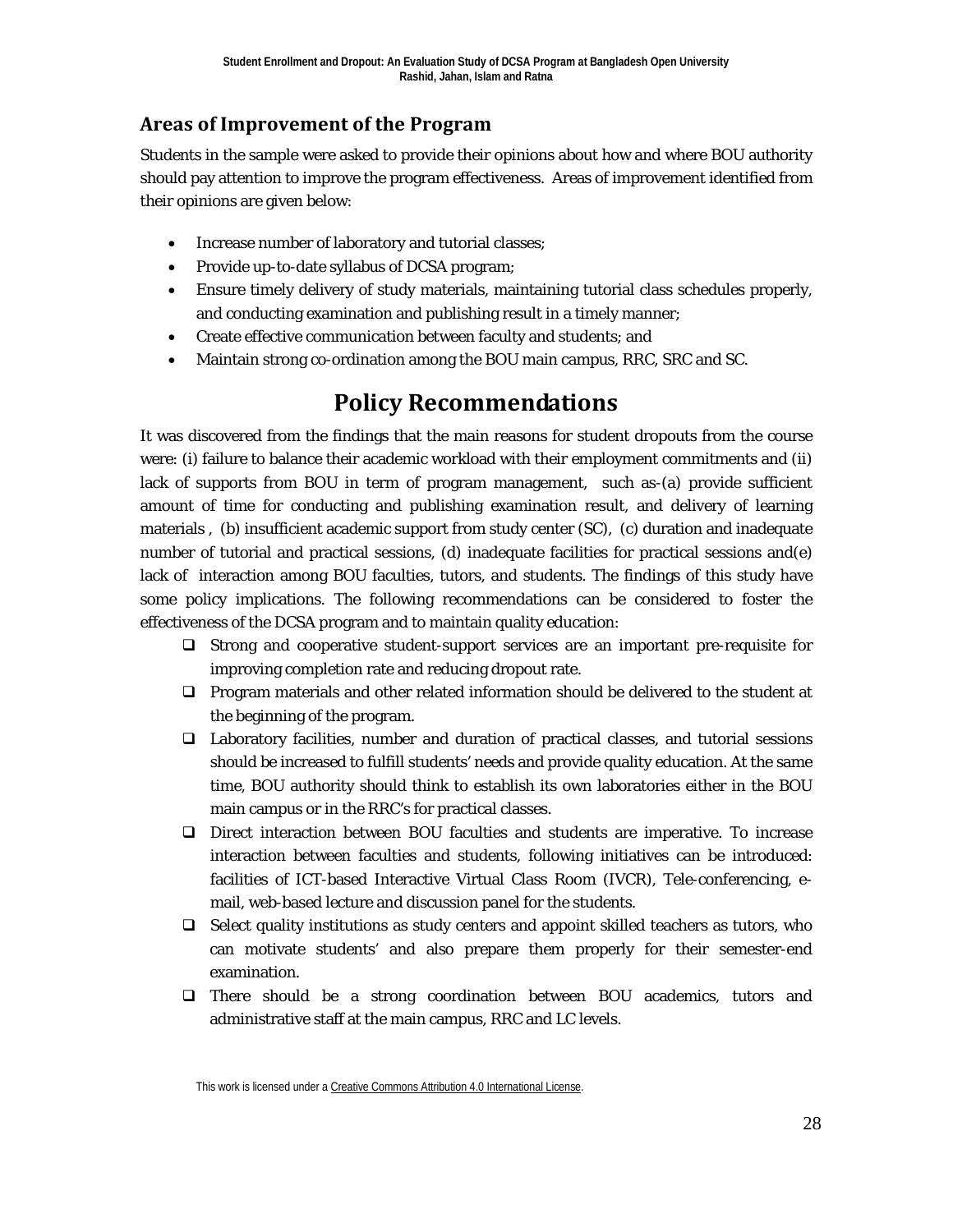- $\Box$  Service incentives to the diploma graduates can be suggested to reduce the attrition rate.
- $\Box$  BOU authority needs to be more efficient in arranging examinations, publishing results, and distributing materials, so that these tasks can be completed in optimum time.
- $\Box$  Finally, it is important to conduct a needs assessment survey at regular intervals during the program to evaluate the program's needs, weaknesses and opportunities, and to improve the quality of the DCSA program in order to fulfill the students' expectation.

# **Conclusion**

As a new method of education, ODL is gradually gaining acceptance in Bangladesh like other developed and developing countries for its "flexible opportunities of cost-effective continuing education to a large segment of its population" (Jahan, Habib, and Akhter 2010, p.61). Bangladesh Open University is the first and only university that delivers flexible open and distance education offering certificate, diploma and graduate programs for the population of Bangladesh, who require further education for their professional development or seek a second chance of education. DCSA program is one of these programs offered by School of Science and Technology (SST) intending produce graduates, who will be skilled in the field of computer science. In order to identify the program effectiveness, this study has tried to evaluate the existing status of the DCSA program by exploring-(i) the trends of student enrollment, dropout, survival and (ii) reasons for dropping out of the program based on the push-pull theory. Findings of the study suggest that possible recommendations obtained from the students' opinions have policy implications to fulfill the Government's visionary goal to establish a "digital Bangladesh" by the year 2021. This study also identified the factors that pulled the students to choose this flexible nature of education. In addition, some intrinsic and extrinsic factors, i.e., personal, student support service and program related factors were also identified from this study, which created barriers to the effective delivery of the program. Suggestions received priority is mostly related to quality student services. It is believed that effective student support services lower the dropout rate and increase the completion rate. We expect that the existing problems and drawbacks of DCSA program can be solved taking appropriate and timely steps.

# **References**

- Al-Fahad, F. N. (2009*)*. Students' attitudes and perceptions towards the effectiveness of mobile learning in king saudi university, saudi arabia*. The Turkish Online Journal of Educational Technology – TOJET*, *8*(2).
- Bean, J.P., & Metzner, B.S. (1985). A conceptual model of nontraditional undergraduate student attrition. *Review of Educational Research, 55*(4).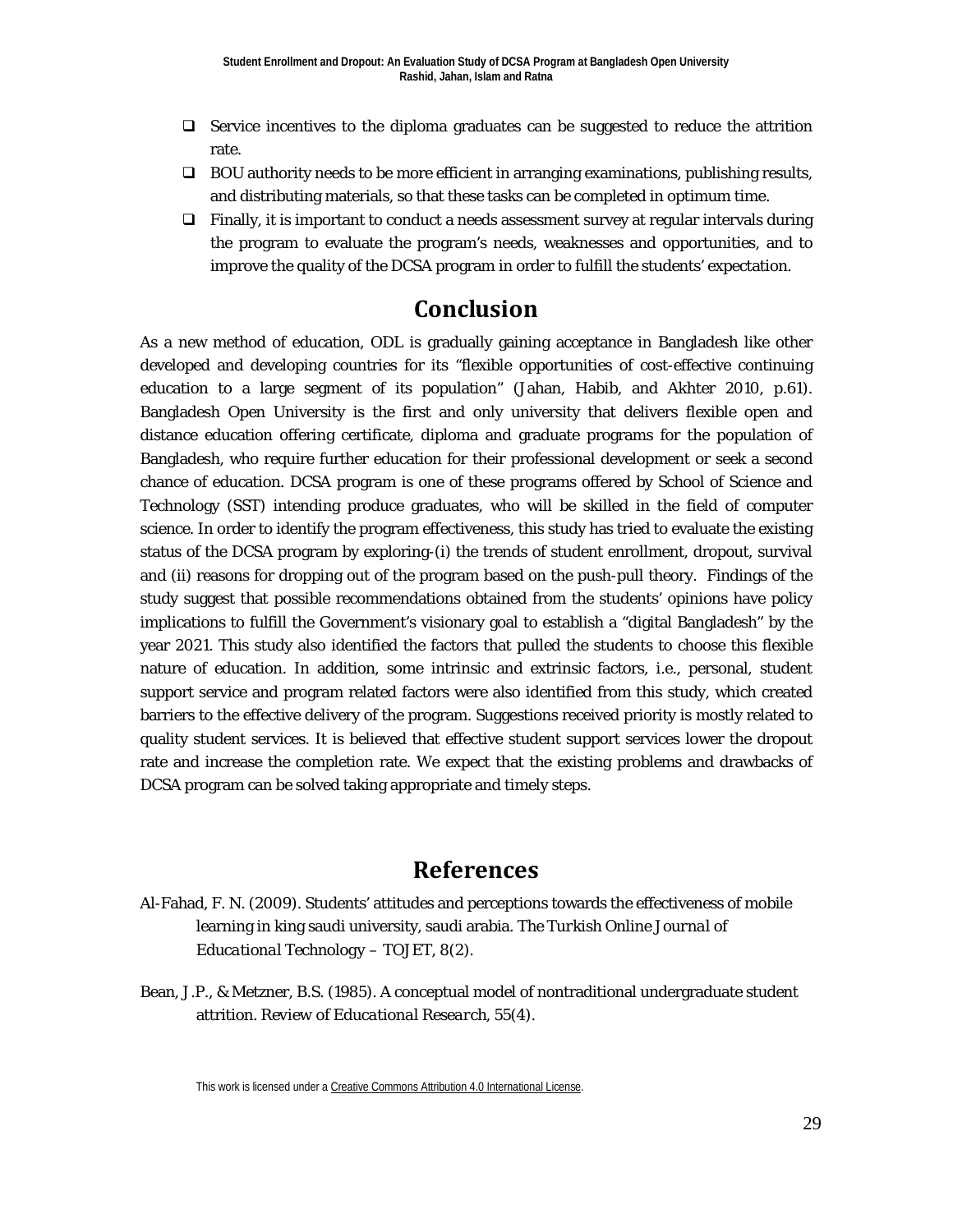- Collis, B., Vingerhoets, J. & Moonen, J. (1997). Flexibility as a key construct in European training: experiences from the telescopia project. *British Journal of Educational Technology*, *28*(3).
- Holmberg, B. (1995). "Theory and practice of distance education." London: Routledge.
- Islam, T., Rahman, M. & Rahman, A. K. M. (2006). Quality and processes of Bangladesh open university course materials development. *Turkish Online Journal of Distance Education, 7*(2).
- Jahan, M., Habib, R. I. and Akhter, S. (2012). ODE in Bangladesh compared with that in Sri Lanka and India. *Asian Journal of Distance Education*, *10*(1).
- Kember, D. (1989). A longitudinal-process model of dropout from distance education*. The Journal of Higher Education,* 60(3).
- Lee, E. S. (1966). A theory of migration. *Demography*, *3*(1). Retrieved from: <http://www.jstor.org/stable/2060063>
- Ling, P., Arger, G., Smallwood, H., Toomey, R., Kirkpatrick, D., &Barnard, I. (2001). *The effectiveness of models of flexible provision of higher education — 01/9*. Canberra: Department of Education, Training and Youth Affairs.
- Packham, G., Jones, G., Miller, C., & Thomas, B. (2004). E-learning and retention: Key factors influencing student withdrawal. *Education & Training, 46*(6/7).
- Palmer, S., Holt, D. and Farley, A. (2010). "Toward new models of flexible education to enhance quality in Australian higher education." In *Accessible Elements: Teaching Science Online and at a Distance*. Edmonton, Alberta: AU Press. Retrieved from <http://dro.deakin.edu.au/eserv/DU:30028440/palmer-towardnewmodel-2010.pdf>
- Park, J.H. (2007): Factors related to learner dropout in online learning. Online Submission, *Paper presented at the International Research Conference in The Americas of the Academy of Human Resource Development* (Indianapolis, IN, Feb 28-March 4, 2007). Retrieved from <http://files.eric.ed.gov/fulltext/ED504556.pdf>
- Pierrakeas, C ., Xenos, M, Panagiotakopoulos, C., and Vergidis, D. (2004). A comparative study of dropout rates and causes for two different distance education courses. *The International Review of Research in Open and Distributed Learning (IRRODL)*, *5*(2).
- SSS and Examination Division, Bangladesh Open University (2012). *Student support service statement of student enrollment pattern of Bangladesh Open University*.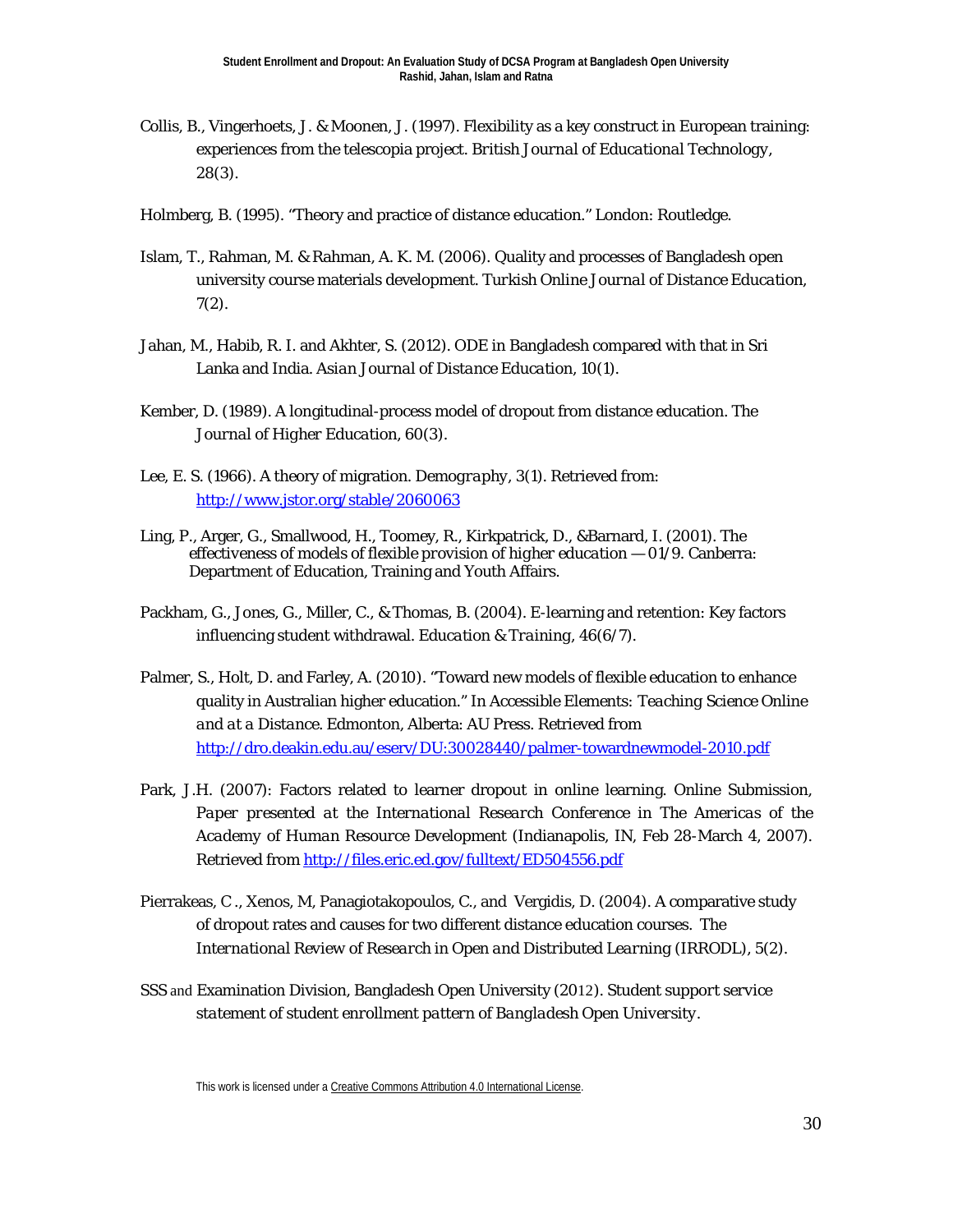- Sultana, MS; Jahan, T and Numan, S. M. (2011). A Study of learners' perception and attitude towards BA/BSS program of SSHL of Bangladesh Open University. *The Turkish Online Journal of Distance Education. 12*(3).
- Tinto, V. (1993). *Leaving college: Rethinking the causes and cures of student attrition (2nd ed.).* Chicago, IL: University of Chicago Press.
- Vergidis, D. & Panagiotakopoulos, C. (2002). Student dropout at the hellenic open university: Evaluation of the graduate program, Studies in Education*. The International Review of Research in Open and Distributed Learning (IRRODL)*. *3*(2).
- Willging, P.A., & Johnson, S. D. (2004). Factors that influence students' decision to dropout of online courses. *Journal of Asynchronous Learning Network, 8*(4).

# **Appendix-1**

#### **Questions for Interview Schedule**

Dear participants,

We are collecting your opinions about choosing ODL system as method of your study over traditional system. The questionnaires are about- why do you choose this system? or what are the factors that attract you to enroll in BOU DCSA program? or your opinions and suggestions about student dropout and program improvement. Please feel free to answer each question clearly, honestly and according to your own opinion.

- 1. Name of Regional Resource Center: …………………………………………………
- 2. Name of tutorial Center: …………………………………………………
- 3. Number of participants for interview schedule: ………………………………………

#### **Questions for Interview:**

- 1. (a) Why do you choose open and distance learning system for your study rather than traditional system?
	- *(b)* Please indicate the factors that attract you/students to study DCSA program in ODL system.
- 2. (a) Can you tell me which of the following factors is responsible for student dropout from ODL system?

**Personal reasons**  $\Box$  demic/ institution related reasons Bot $\Box$ 

(b) Please tell in details about personal and institutional factors, which are responsible for student dropout from this DCSA program offering by ODL system?